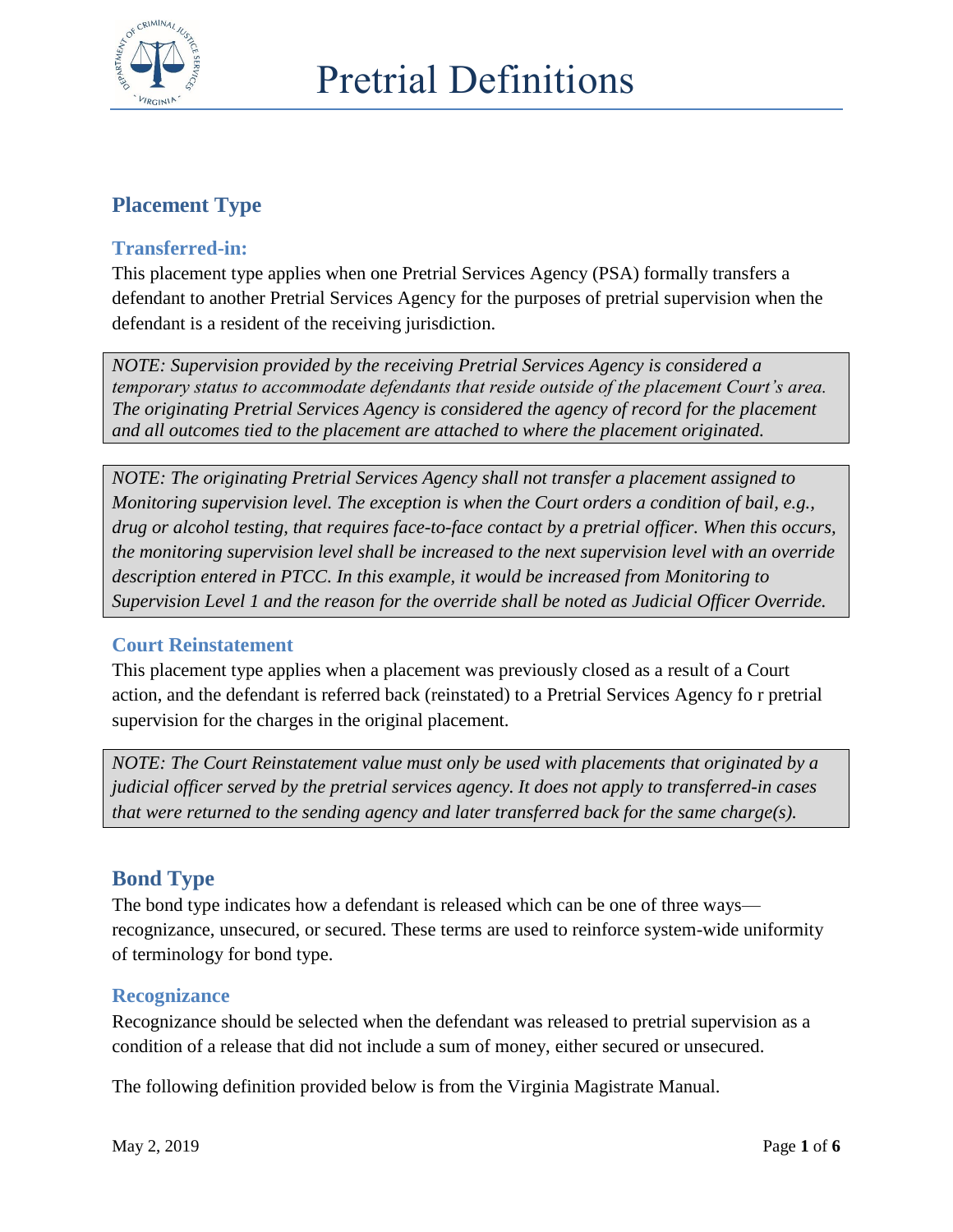

*RECOGNIZANCE – A recognizance is simply the defendant's written promise to appear and to abide by any terms ordered by the judicial officer as a condition of release. A release on a recognizance is not based on a monetary pledge or secured by cash deposit, real estate, or property bail bondsman. The top portion of the DC-330, RECOGNIZANCE contains the recognizance.*

### **Unsecured Bond**

Unsecured Bond should be selected when the defendant is released to pretrial supervision as a condition of an unsecured bond.

The following definition provided below is from the Virginia Magistrate Manual.

*UNSECURED BOND: This type of bond is what many courts and magistrates formerly called the "P.R. bond," "recognized on bond," "recognizance bond," or "personal recognizance bond." Under current statutory definitions, these terms are obsolete and misleading. Consequently, magistrates should not use these or other misleading terms, or should discontinue any use of such misleading terms if such has been used. Additionally, magistrates must recognize that other actors within the criminal justice system may still use such obsolete terms in discussing the law on bail or bail decisions. Therefore magistrates should take extra steps to ensure that when speaking with others about the law of bail, the terminology use on both sides of the communicative exchange is precise and in accordance with the statutory terminology so as to avoid or mitigate any future misunderstandings. In releasing a defendant on an unsecured bond, the magistrate does not accept cash or require the surety to prove equity in any specific real or personal property. If the accused fails to appear in court, the court could revoke bail, forfeit the monetary amount on the bond, or any part thereof, and enter judgment.*

## **Secured Bond**

Secured Bond should be used when the defendant is released to pretrial supervision as a condition of a secured bond.

The following definition provided below is from the Virginia Magistrate Manual.

*SECURE BOND – In this type of bail bond the magistrate ensures that the bond amount is "secured" by a deposit of cash or by a solvent surety who agrees to enter into the obligations of the bail bond. The method by which the bond is to be secured is at the option of the accused. If a surety were utilized, the magistrate would need to determine whether the surety is acting as a licensed bail bondsman or simply as a third party surety. Any person not licensed as a bail bondsman desiring to act as a surety on a bail bond must demonstrate their solvency by a showing of sufficient equity in any interest in real or personal property they own that is adequate to satisfy the full amount of the bail bond. If the accused fails to appear in court, the court could revoke bail, forfeit the bond, or any part thereof, and enter judgment.*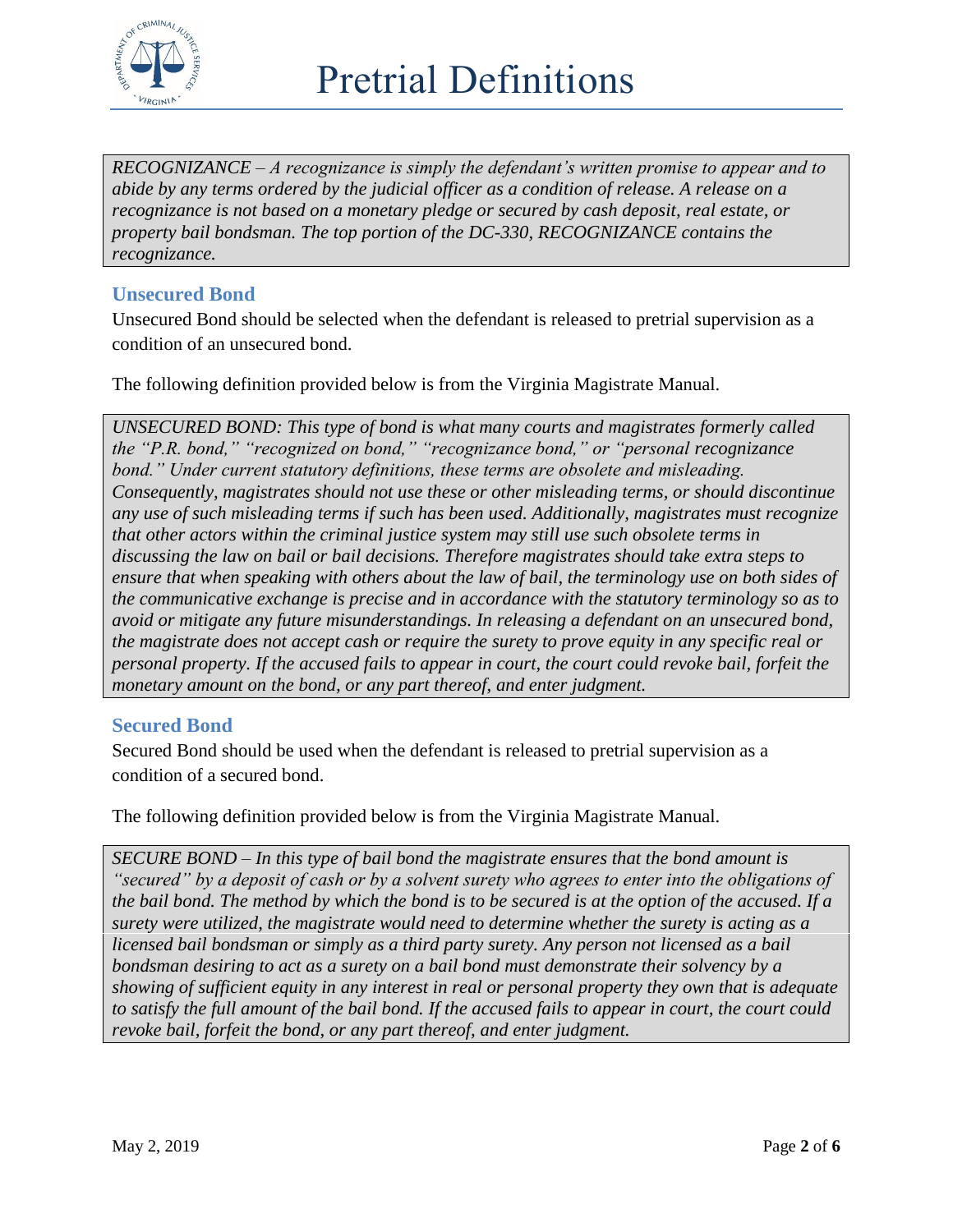

# **Judicial Action**

The judicial action indicates how a defendant is placed on pretrial services for supervision in one of three ways—Direct Referral, Based on Program Recommendation, or Against Recommendation.

#### **Direct Referral**

This placement type applies when a defendant is placed on pretrial supervision by a judicial officer (magistrate or judge) prior to a pretrial investigation.

## **Based on Program Recommendation**

This placement type applies when a judicial officer is provided a pretrial investigation with a recommendation of pretrial supervision and the judicial officer places the defendant on pretrial supervision.

#### **Against Recommendation**

This placement type applies when a judicial officer is provided a pretrial investigation with a recommendation other than Pretrial Supervision and the judicial officer places the defendant on pretrial supervision.

## **Placement Closure Type**

The placement closure type indicates how the defendant supervision status is closed. The closure options include: Pending Closed, FTA, New Arrest, Condition Violation, Transfer-In Sent Back, Other, and Successful.

*Note: Prior to closing a placement, ensure that all non-compliant events that occur during the course of pretrial supervision have been entered in PTCC. The non-compliance sub-module in PTCC shall be used to enter these events.*

#### **Pending Closed**

This closure type applies when a defendant was placed on supervision, the status was Pending, and the case reached final disposition without the status changing to Active. There are two (2) primary reasons for Pending Closed; No Show and Remained Detained.

**Failed to Report:** This pending closed value applies when the defendant was placed on supervision, but never reported and supervision activities never commenced.

**Remained Detained:** This pending closed value applies when the defendant was placed on pretrial supervision by a judicial officer yet remained incarcerated until the final disposition of the case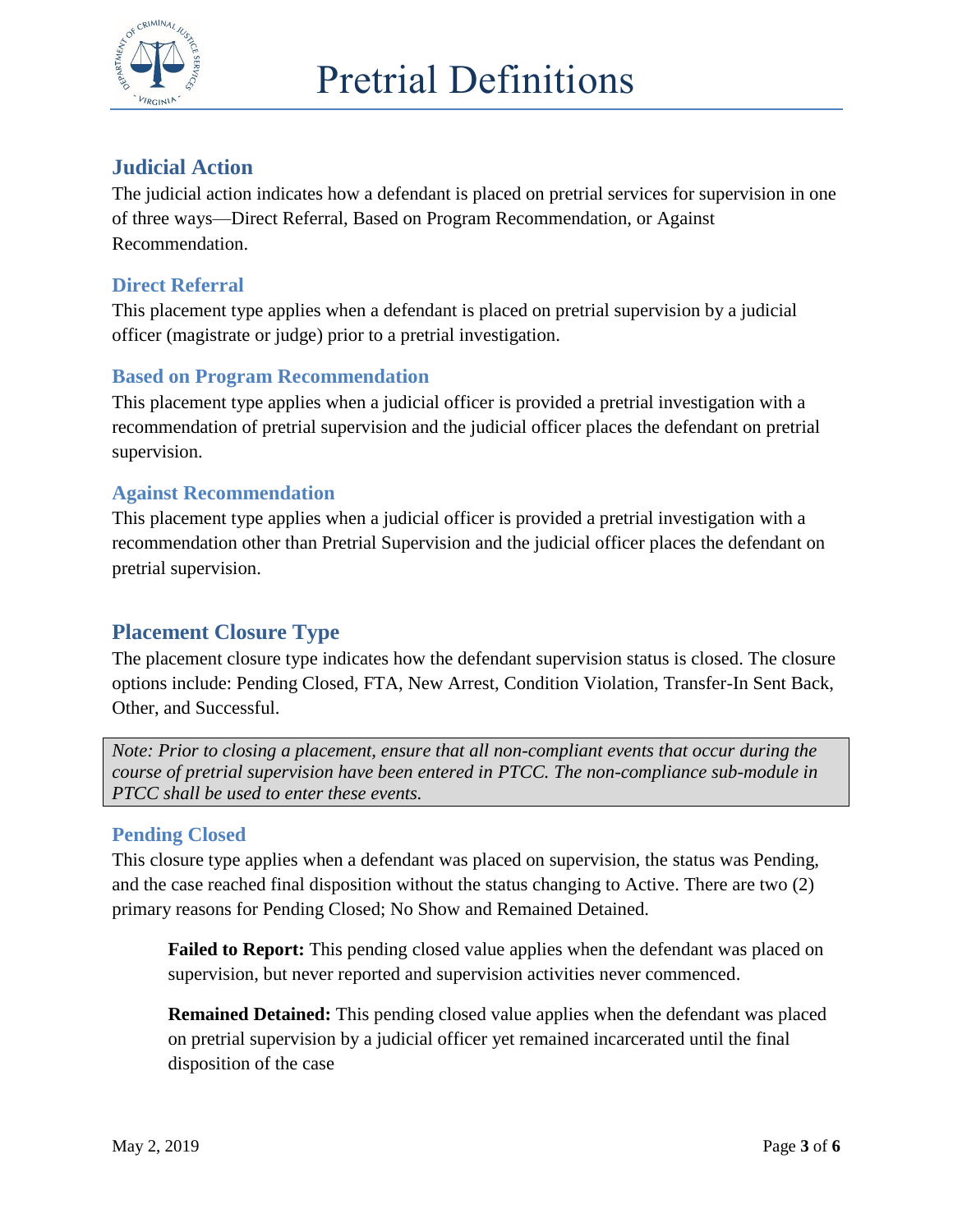

## **FTA**

This value applies when a defendant fails to appear in court and the court removes the defendant from pretrial supervision.

*Note: Some courts remove the condition of pretrial supervision at the time the warrant (capias/contempt of court) was issued. Other courts do not remove the condition of pretrial supervision from the bail. If this occurs, the pretrial services agency changes the placement status to inactive.*

#### **New Arrest**

This value applies when a defendant is arrested for an offense allegedly committed while under pretrial supervision and, as a result, the Court *revokes* the defendant's release on pretrial supervision. If this closure reason applies, the charge type (misdemeanor or felony) and most serious charge category must be entered in PTCC.

*Revocation: The term revocation or the equivalent of a revocation means that, as a result of a violation of bail conditions, the defendant's condition of pretrial supervision is removed by the court or the defendant was returned to the custody of the jail and remained detained until the disposition of the case.*

## **Condition Violation**

This unsuccessful value applies when a defendant has failed to comply with a term or condition of pretrial release and, as a result, the Court *revokes* the defendant's release on pretrial supervision. Select all that apply:

- (a) Report to the Pretrial Services Agency
- (b) Refrain from excessive use of alcohol or use drugs
- (c) Submit to testing for drugs or alcohol
- (d) Refrain from possessing a firearm, destructive device or other weapon
- (e) No contact with victim or potential witness
- (f) Maintain or seek employment
- (g) Maintain or commence education program
- (h) Comply with curfew
- (i) Electronic monitoring
- (j) Restrictions on travel, association or residence
- (k) Other court ordered condition description required

*Revocation: The term revocation or the equivalent of a revocation means that, as a result of a violation of bail conditions, the defendant's condition of pretrial supervision is removed by the court or the defendant was returned to the custody of the jail and remained detained until the disposition of the case.*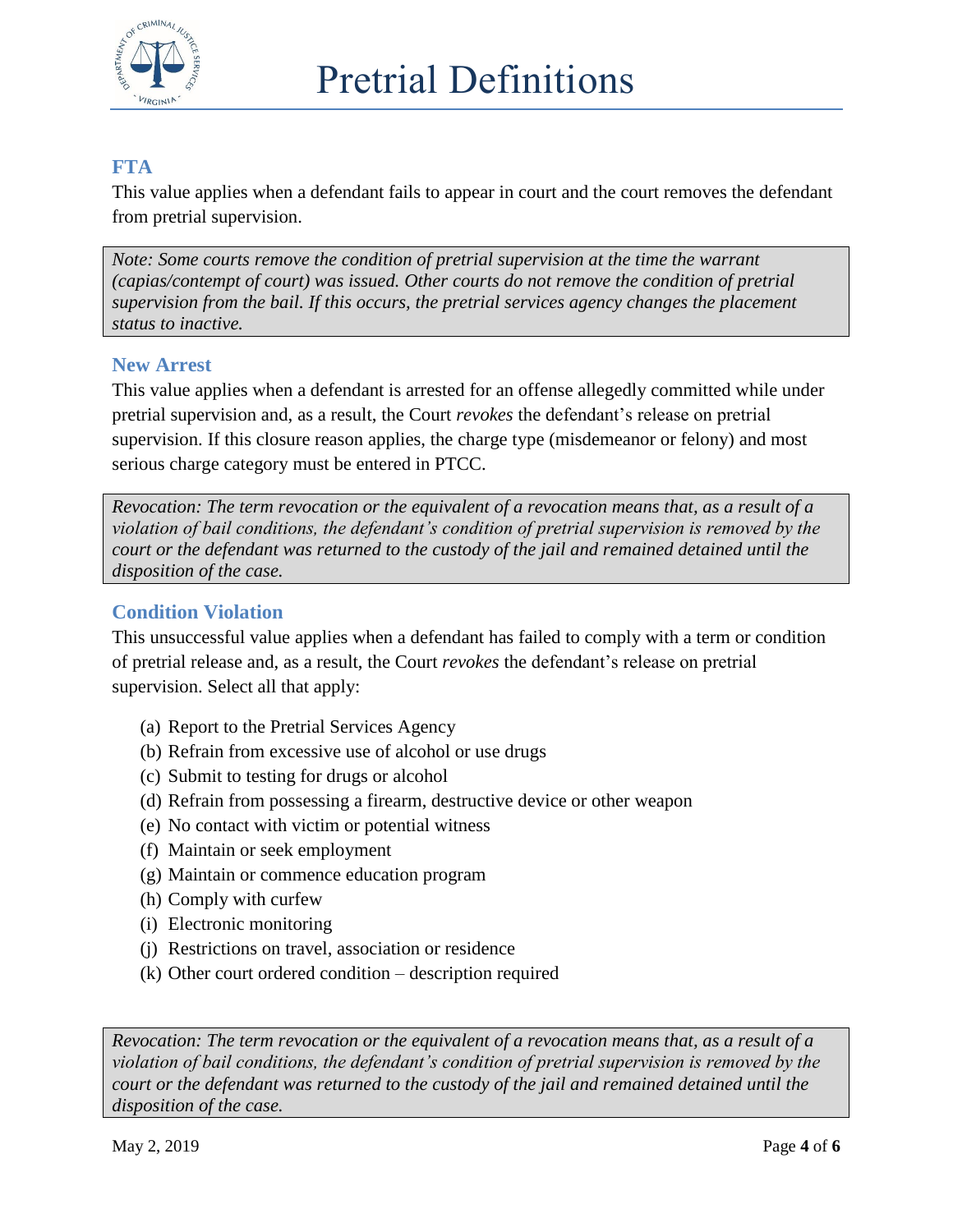

*Note: If a capias is issued due to a violation of conditions of bail, the placement shall be placed in inactive status until the next scheduled court date. If the defendant appears for court and the bail is revoked due to the violation of the conditions of bail, the placement is closed with value of condition violation. However, if the defendant then fails to appear in court and a capias is issued, the placement is closed unsuccessful with the unsuccessful value of FTA and condition violation.* 

*Note: When closing a case in PTCC in the Closure tab found in the Placement sub-module, a placement closure reason may include a combination of FTA, New Arrest, and Condition Violation. In addition, all non-compliant events must be entered in the Non-Compliance module in PTCC.* 

## **Transfer-in Sent Back**

This closure type applies when the Pretrial Services Agency receiving the transfer for supervision returns the placement back to the sending (originating) Pretrial Services Agency for placement closure. The closure types FTA, New Arrest, Condition Violation, or Other will be captured by the Pretrial Services Agency where the placement originated (sending agency).

#### **Other**

This closure type applies when, prior to the final disposition of the case, a defendant is either;

- 1) incarcerated and bail is revoked for reasons other than violating a term or condition of supervision or
- 2) the condition of pretrial supervision is removed by the Court.

*Examples of four (4) common reasons when Other case closures occur*

- *1. A defendant is arrested for an offense that allegedly occurred prior to the current placement on pretrial supervision, and, as a result of the new arrest, is incarcerated until the final disposition of the case for which s/he was on pretrial supervision.*
- *2. The Court revokes a defendant's release on pretrial supervision for a new arrest that allegedly occurred prior to the current placement on pretrial supervision.*
- *3. The Court revokes a defendant's release on pretrial supervision due to new case information.*
- *4. The Court removes the condition of pretrial supervision for a reason other than violating a term or condition of supervision.*